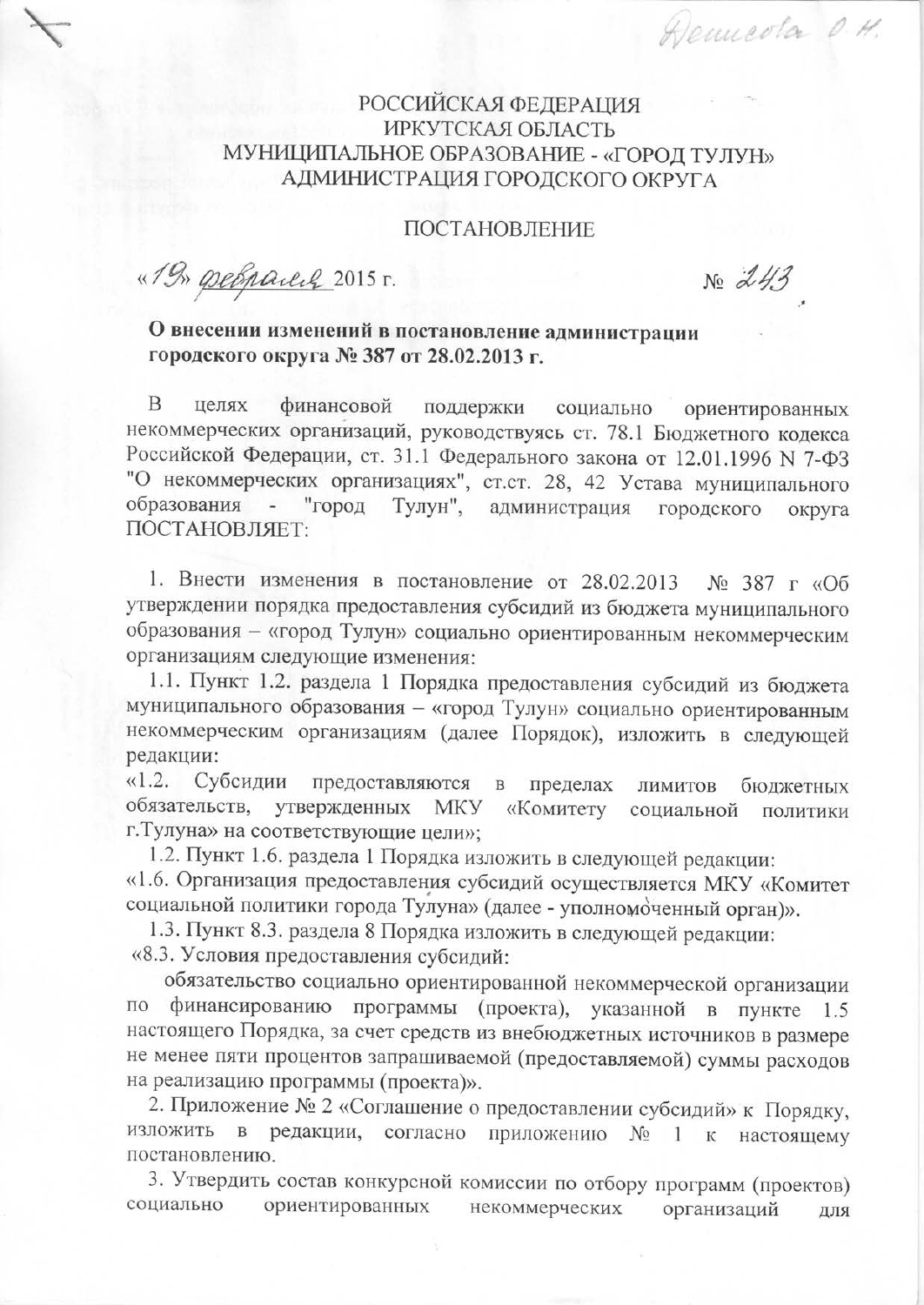предоставления субсидий из бюджета муниципального образования - «город Тулун» согласно приложению № 2 к настоящему постановлению.

4. Опубликовать настоящее постановление в газете "Тулунский вестник" и разместить на официальном сайте администрации городского округа в сети Интернет.

5. Контроль за исполнением настоящего постановления возложить на вицемэра городского округа - председателя Комитета социальной политики администрации городского округа Алексеенко Л. А.

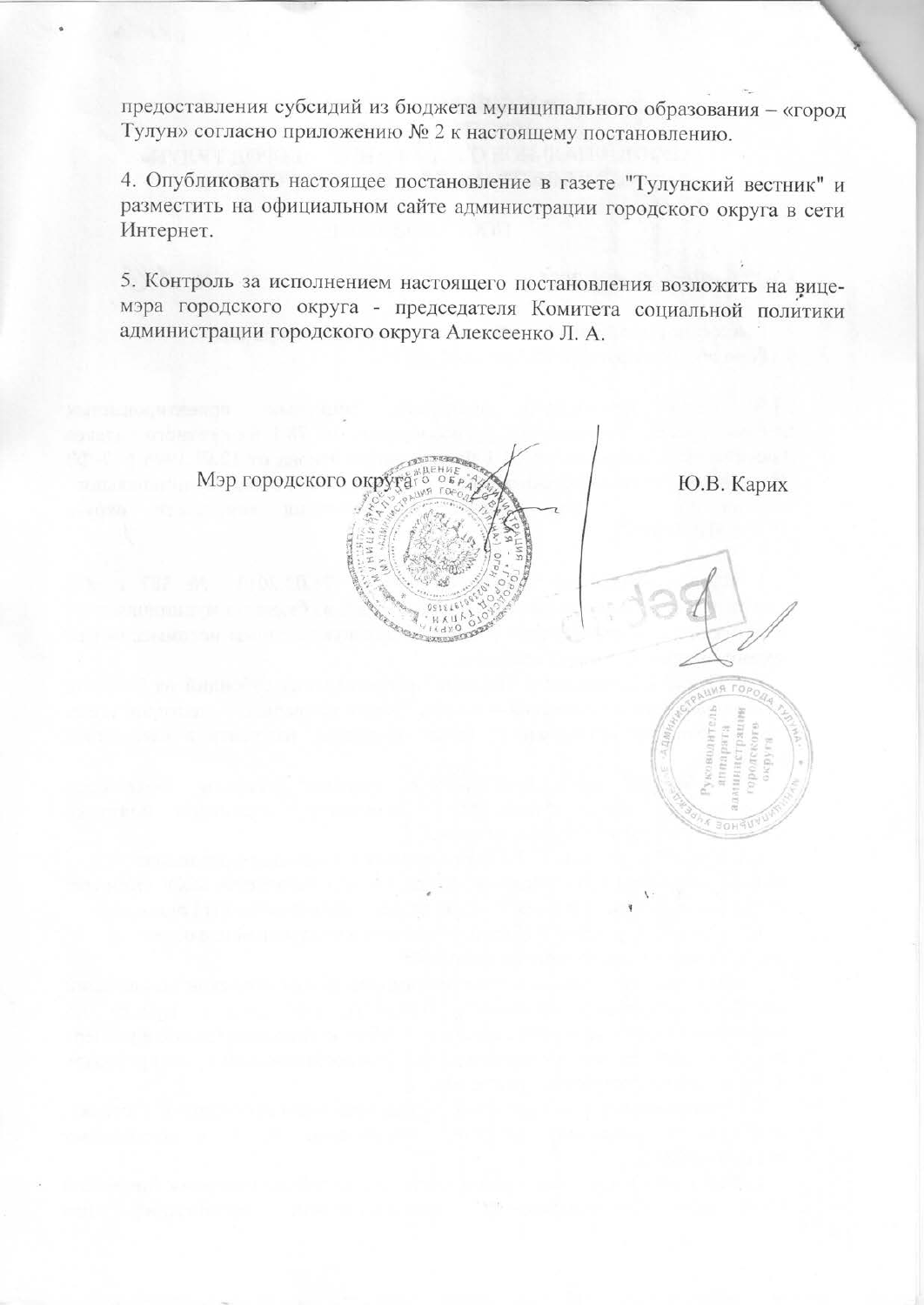Приложение N .7 к постановлению администрации городского округа OT 19 perpairs 2015 года

#### **СОГЛАШЕНИЕ N** О ПРЕДОСТАВЛЕНИИ СУБСИДИИ

г. Тулун

201 г.

Муниципальное казенное учреждение "Комитет социальной политики администрации городского округа муниципального образования - "город Тулун", именуемое в дальнейшем "Комитет", в лице вице-мэра городского округа-председателя Комитета социальной политики администрации городского округа, действующей на основании Положения о МКУ «Комитет социальной политики г.Тулуна», утвержденное решением Думы городского округа от 03.12.2014 года № 24-ДГО, с одной стороны, и , именуемое в дальнейшем "Получатель", в лице действующего(ей) на основании

, с другой стороны, вместе именуемые "Стороны",

руководствуясь Порядком предоставления субсидий из бюджета муниципального образования - "город Тулун" социально ориентированным некоммерческим организациям в целях их финансовой поддержки, заключили настоящее Соглашение нижеследующем:

#### 1. ПРЕДМЕТ СОГЛАШЕНИЯ

1.1. В соответствии с настоящим Соглашением Комитет предоставляет Получателю субсидию на реализацию программы (проекта)

(далее - программа (проект), а Получатель обязуется принять субсидию и использовать ее по целевому назначению, определенному настоящим Соглашением, а также обеспечить выполнение условий настоящего Соглашения.

1.2. Субсидия в рамках настоящего Соглашения предоставляется на безвозмездной и безвозвратной основе.

#### 2. РАЗМЕР СУБСИДИИ. ЦЕЛИ И СРОКИ ЕЕ ИСПОЛЬЗОВАНИЯ

2.1. Размер субсидии составляет ( рублей.

2.2. Получатель использует предоставленную субсидию в соответствии со сметой расходов на реализацию программы (проекта), являющейся неотъемлемой частью настоящего Соглашения (далее - смета расходов) (приложение 1 к настоящему Соглашению).

2.3. Получатель использует субсидию в срок

#### 3. ПРАВА И ОБЯЗАННОСТИ СТОРОН

3.1. Комитет имеет право:

3.1.1. Осуществлять текущий контроль за ходом реализации мероприятий программы (проекта).

3.1.2. Осуществлять контроль за целевым использованием субсидий, предоставляемых согласно настоящему Соглашению, выполнением условий Соглашения.

3.1.3. Запрашивать у Получателя информацию и документы, необходимые для

исполнения настоящего Соглашения, а также для осуществления контроля, предусмотренного пунктами 3.1.1, 3.1.2 настоящего Соглашения.

3.1.4. Требовать от Получателя представления отчетности, предусмотренной разделом 4 настоящего Соглашения.

3.1.5. Требовать от Получателя возврата предоставленной субсидии (или ее части) в случаях нецелевого использования субсидии и (или) неиспользования субсидии в сроки, установленные настоящим Соглашением.

3.2. Комитет обязуется перечислить Получателю субсидию в полном объеме на счет Получателя, указанный в настоящем Соглашении, в течение банковских дней со лня полписания настоящего Соглашения.

3.3. Получатель имеет право:

3.3.1. В пределах сметы расходов привлекать третьих лиц к выполнению работ (оказанию услуг).

3.4. Получатель обязан:

3.4.1. Принять субсидию для реализации программы (проекта).

3.4.2. Использовать субсидию в соответствии с предметом и условиями настоящего Соглашения.

3.4.3. Предоставлять Комитету отчетность, предусмотренную разделом 4 настоящего Соглашения.

3.4.4. Перечислить в бюджет неиспользованные и (или) использованные не в соответствии с предметом и (или) условиями настоящего Соглашения средства субсидии в течение 5 лней с момента получения требования Комитета о возврате предоставленной субсилии (или ее части).

3.4.5. Обеспечить размещение в сети "Интернет" сведений, указанных в приложении 1 к настоящему Соглашению.

3.4.6. Незамедлительно уведомлять Комитет об изменениях в платежных и иных реквизитах.

3.4.7. Допускать представителей Комитета для осуществления контроля за целевым использованием полученной субсидии.

3.4.8. Принять обязательство по финансированию программы (проекта) за счет средств из внебюджетных источников в размере не менее пяти процентов общей суммы расходов на реализацию программы (проекта).

3.5. Принимая субсидию, Получатель соглашается на осуществления Комитетом и органами муниципального финансового контроля проверок соблюдения Получателем условий, целей и порядка предоставления субсидии.

#### 4. ОТЧЕТНОСТЬ

4.1. Настоящим Соглашением устанавливается финансовый отчет о реализации программы (проекта) по форме согласно приложение 2 к настоящему Соглашению.

4.2. Отчетность, предусмотренная пунктом 4.1 настоящего Договора, представляется Получателем

#### 5. ОТВЕТСТВЕННОСТЬ СТОРОН

5.1. В случае неисполнения или ненадлежащего исполнения своих обязательств по настоящему Соглашению Стороны несут ответственность в соответствии с законодательством Российской Федерации.

5.2. Получатель несет ответственность:

- за целевое использование субсидий, полученных в рамках настоящего Соглашения;

- за достоверность и своевременность представляемой Комитетом информации, предусмотренной пунктом 3.1.3 настоящего Соглашения, а также отчетности,